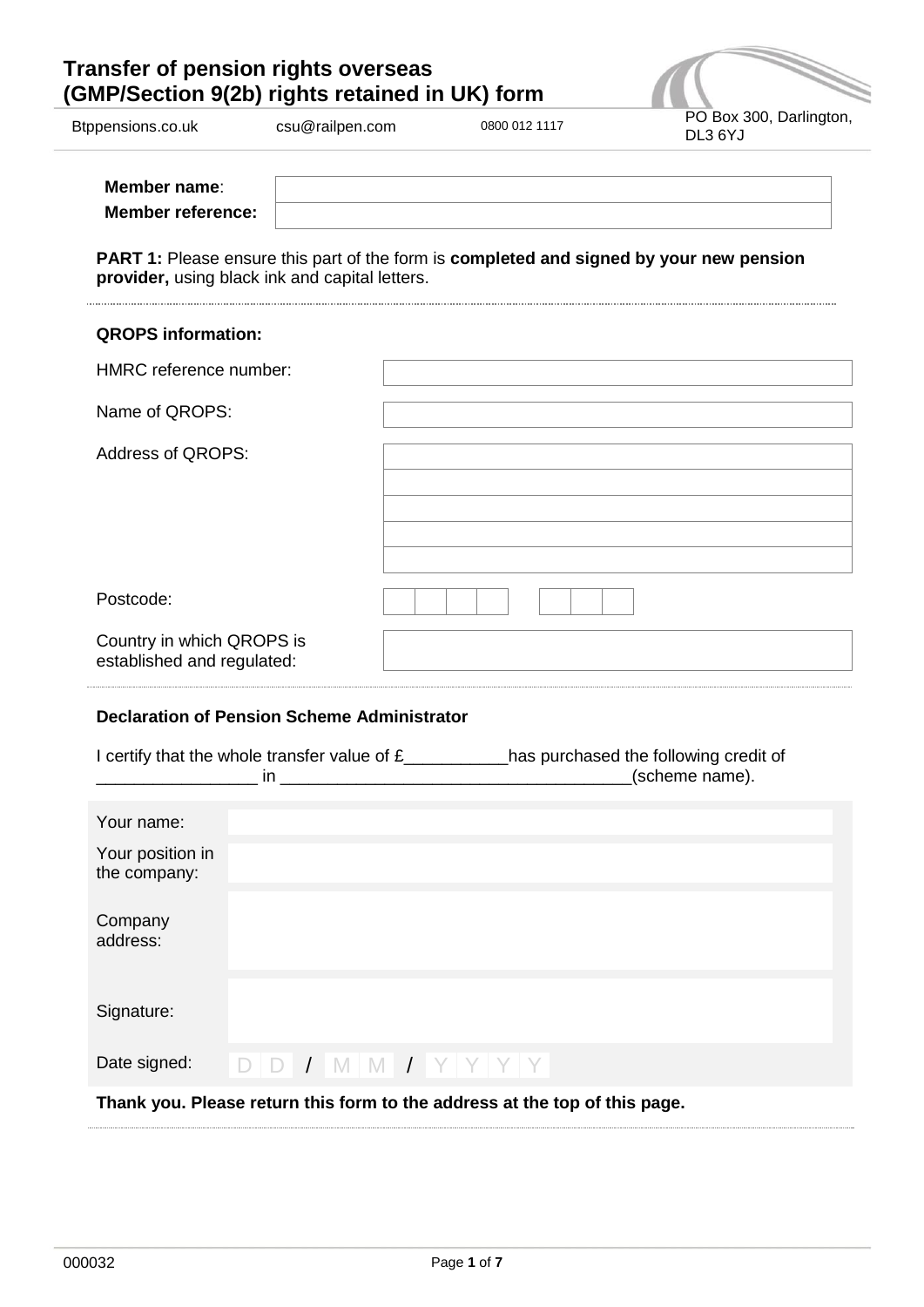# **Transfer of pension rights overseas (GMP/Section 9(2b) rights retained in UK) form**



External community contracts contract the community csu@railpen.com 0800 012 1117 PO Box 300, Darlington,

## **Declaration of Overseas Employer**

Please complete if you are an occupational scheme – I certify that the information supplied is correct.

| Your name:                       |  |                     |  |  |
|----------------------------------|--|---------------------|--|--|
| Your position in<br>the company: |  |                     |  |  |
| Company<br>address:              |  |                     |  |  |
| Signature:                       |  |                     |  |  |
| Date signed:                     |  | $D D J M M J Y Y Y$ |  |  |

**Thank you. Please return this form to the address at the top of this page.**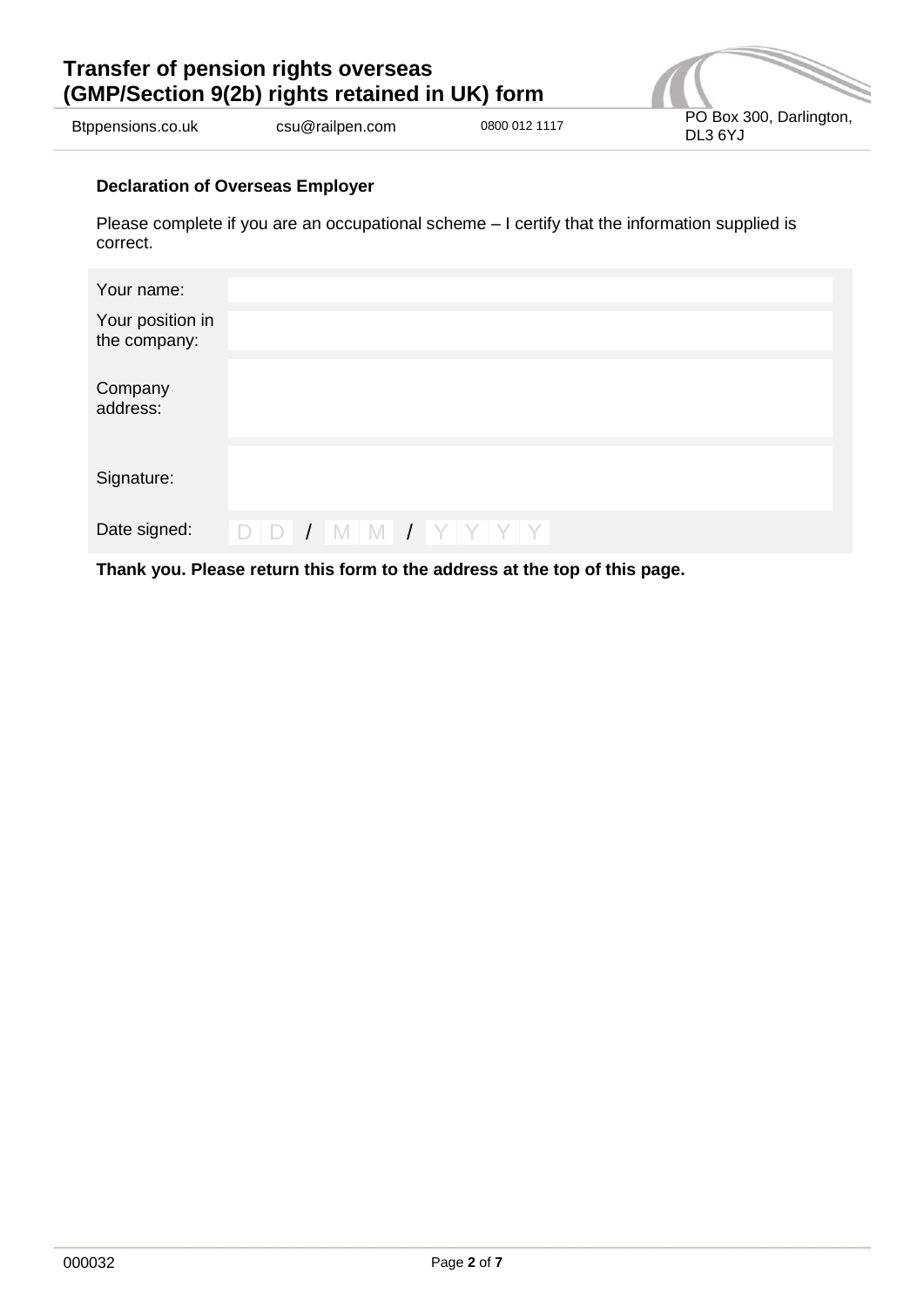## **Transfer of pension rights overseas (GMP/Section 9(2b) rights retained in UK) form**



| Member name:             |  |
|--------------------------|--|
| <b>Member reference:</b> |  |
| <b>Calculation date:</b> |  |
| <b>Member address:</b>   |  |

**PART 2:** This part of the form is to be **completed and signed by you,** using black ink and capital letters. **Important:** both parts of this form need to be returned to the address at the top of this page within **60 days of the date of the transfer request.**

## **Member declaration**

I understand the information provided in this statement, and having considered the alternative options available, wish the whole of my Transfer Value, excluding the Guaranteed Minimum Pension/Section 9(2B) rights, to be applied in payment to

(new pension provider) on the basis described

in this statement.

I fully understand the implications of making this transfer and do so on an informed basis. I understand that following the transfer of my Transfer Value (which excludes GMP/Section 9(2B) rights) (i) the Trustee of the British Transport Police Force Superannuation Fund (the Fund) will be discharged from any obligation to provide benefits from the Fund to which the Transfer Value relates and (ii) I will have no rights under the Fund in respect of my Transfer Value.

The value of the GMP Liability/Section 9(2B) Rights will be discharged by way of a payment to a United Kingdom provider for setting up of a Personal Pension or Section 591 (2) (g) policy, the relevant documentation having been forwarded to you confirming:-

- that I have been made fully aware of any specific forfeiture Rules in the Receiving Scheme. I also understand that under no circumstances will a loan be permitted against any part of the Transferred funds.
- that I have no intention of returning to the UK to work or retire.

I have read the HMRC guidance note APSS 263 Notes and confirm that I am aware that:

- in some circumstances, a transfer of funds might not be a recognised transfer and may be treated as an unauthorised payment giving rise to a liability to pay tax in the UK, and
- in some circumstances a future payment made or treated as made by a QROPS may be treated as an unauthorised payment giving rise to a liability to pay tax in the UK.

I confirm that I have considered taking independent financial advice and that I am not seeking to rely on Railways Pension Trustee Company Limited or Railpen Limited (Railpen) for any information or guidance in relation to this transfer or in relation to the taxation of pension benefits. I accept that Railpen has no liability to me or my beneficiaries in respect of making the transfer I have requested.

To the best of my knowledge and belief, the information given in this form is correct and complete.

Kindly note that I wish to proceed with the transfer.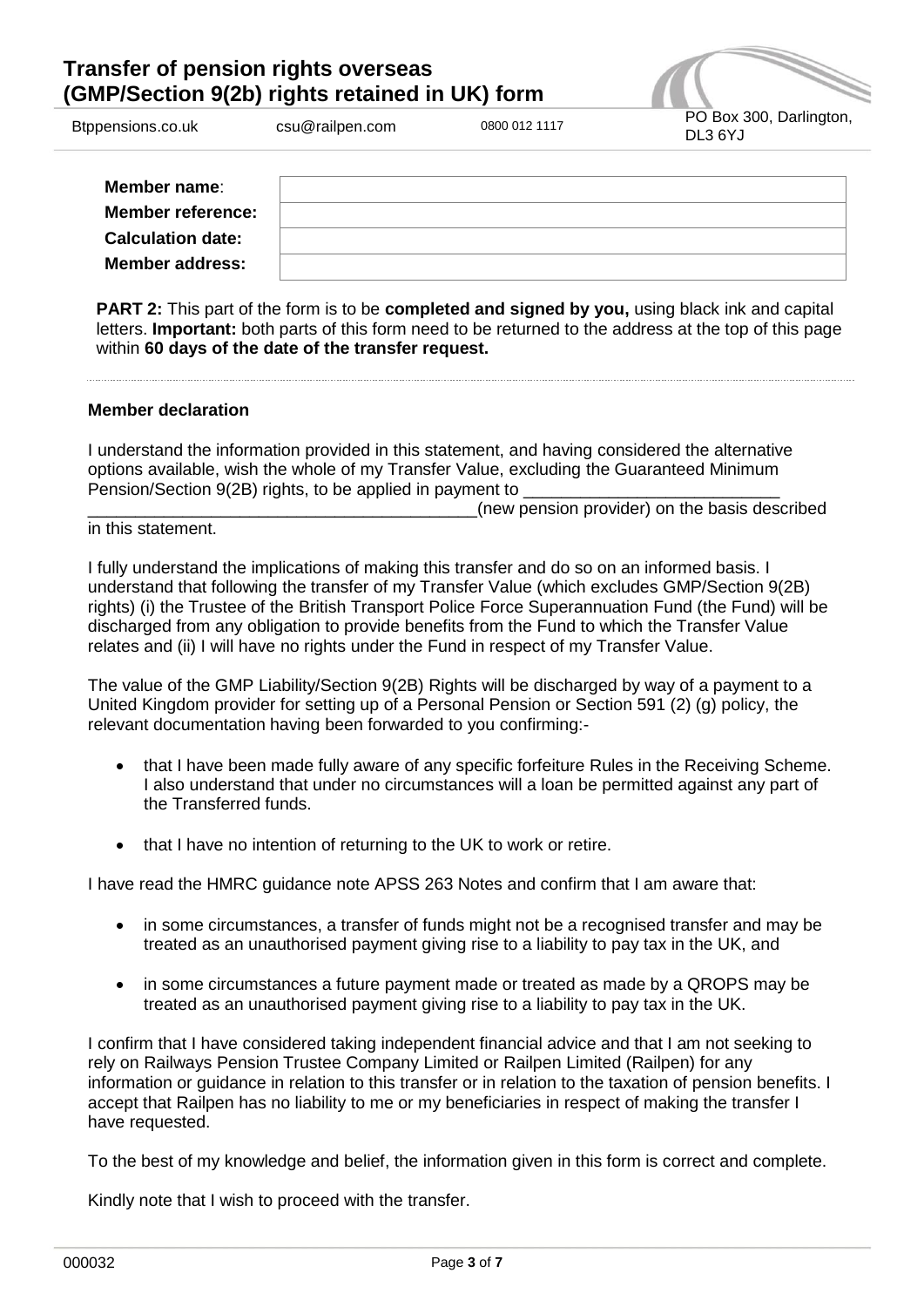

**Please note:** This declaration will be submitted to HMRC as part of the notification of the payment of the Transfer Value.

## **Data Protection**

By signing and returning this form you are confirming that where the transfer of your personal data is to countries or organisations outside the European Union you understand that the Railway Pension Trustee Company Ltd or Railpen have not considered what Data Protection measures, adequacy decisions or appropriate safeguards are in place. As a result the level of data protection available to you may be lower than that which exists under UK legislation. You are fully aware of the possible risks of undertaking such a transfer and that you provide your explicit consent to transfer your personal data overseas.

You can withdraw your consent to the transfer of your personal data overseas at any time by contacting Railpen's Data Protection Officer (details included in the general notification). The withdrawal of consent will not affect the processing of personal data carried out before consent was withdrawn.

You also confirm, by signing and returning this form, that you have read the enclosed "data protection – how we use information about you" notification and understand that we will use your personal information as set out in the notification.

| Signature: |  |  |  |
|------------|--|--|--|
|            |  |  |  |

**Thank you. Please return this form to the address at the top of this page.**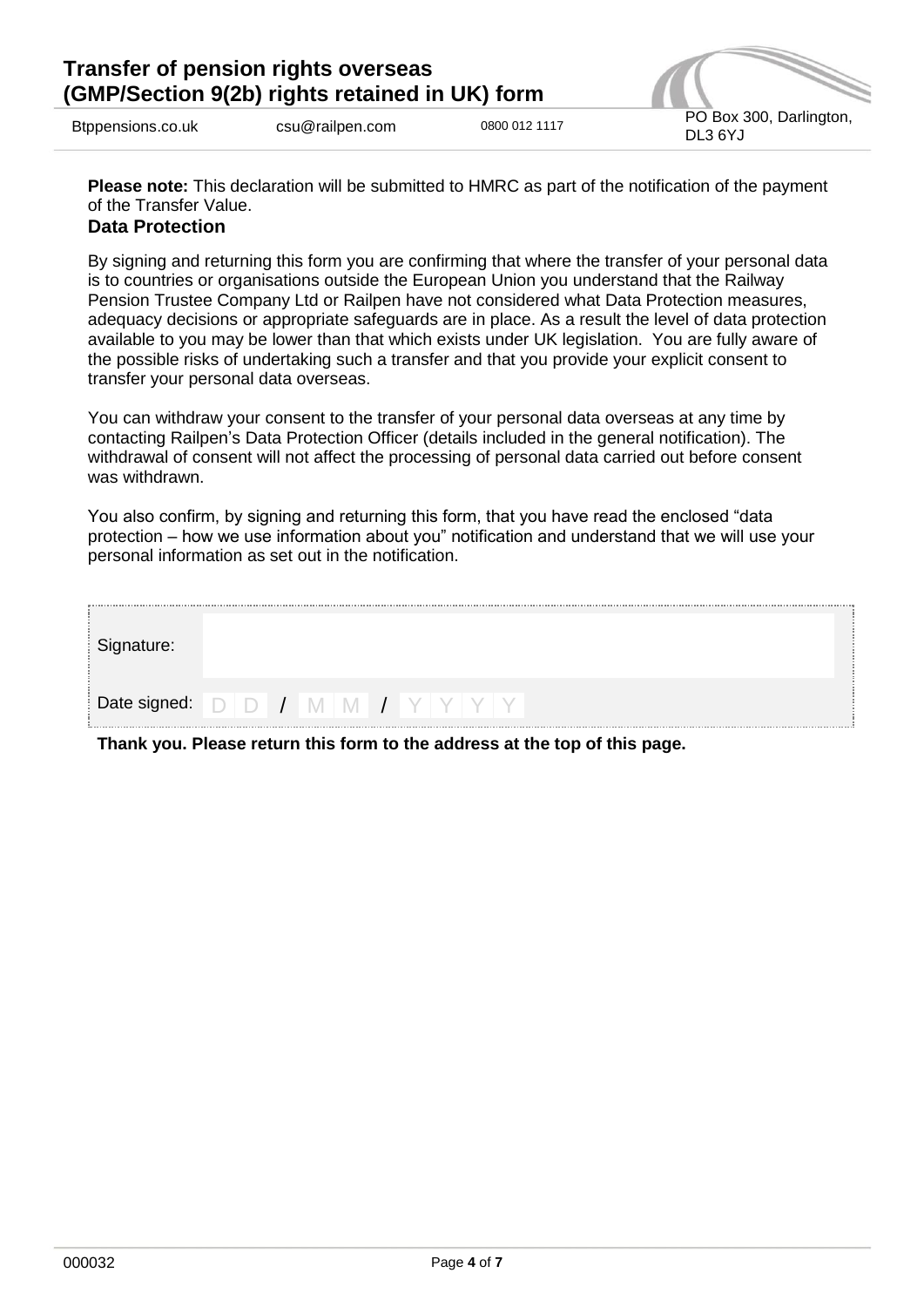

#### **Data Protection notification - How we use information about you**

We, the Railways Pension Trustee Company Limited and Railpen Limited (each with its registered address at 100 Liverpool Street, London, EC2M 2AT) will use your personal details to assess, deal with and pay any benefits you may be entitled to under the rules of the Railways Pension Scheme, The BT Police Superannuation Fund, The British Railways Superannuation Fund, or any other pension fund administered by Railpen. As part of the service we provide we may share your information with other organisations for the purposes of identifying accurate information as to your whereabouts or for the purpose of paying any benefits that you may be entitled to. We will handle your data in compliance with all relevant data protection legislation, including from May 2018 in compliance with the General Data Protection Regulation (GDPR). Each of the Railways Pension Trustee Company Limited and Railpen Limited is a data controller in respect of your personal information for the purposes of applicable data protection legislation. If there is a Pensions Committee for your section, it will also comply with the data protection legislation.

#### **Purpose of using information**

We process information or data for the above reasons/purposes. This information may include:

- personal details
- family, lifestyle and social circumstances
- financial details
- employment and education details
- goods or services provided

We may also need to process sensitive classes of information such as physical or mental health details in order to administer ill health retirement payments and applications.

This information may be obtained from your employer, ex-employer, government agencies, service providers or from yourself.

We will only collect and use your personal information where:

- $\bullet$  there is a legal obligation for us to do so;
- it is for our legitimate business interests; or
- vou have given us your consent to do so

Our legitimate business interests include fulfilling our role in dealing with, assessing eligibility for and paying any benefits you may be entitled to. We will not use your data for our legitimate business interests if they are overridden by your interests, rights or freedoms.

You do not have to provide the information requested from you, but there may be a delay in the payment of your benefits if that information is not provided.

If we are processing your data on the basis of your consent you can withdraw your consent at any time by contacting Railpen's Data Protection Officer (details shown below). The withdrawal of consent will not affect the processing of personal data carried out before consent was withdrawn.

#### **Who the information may be shared with**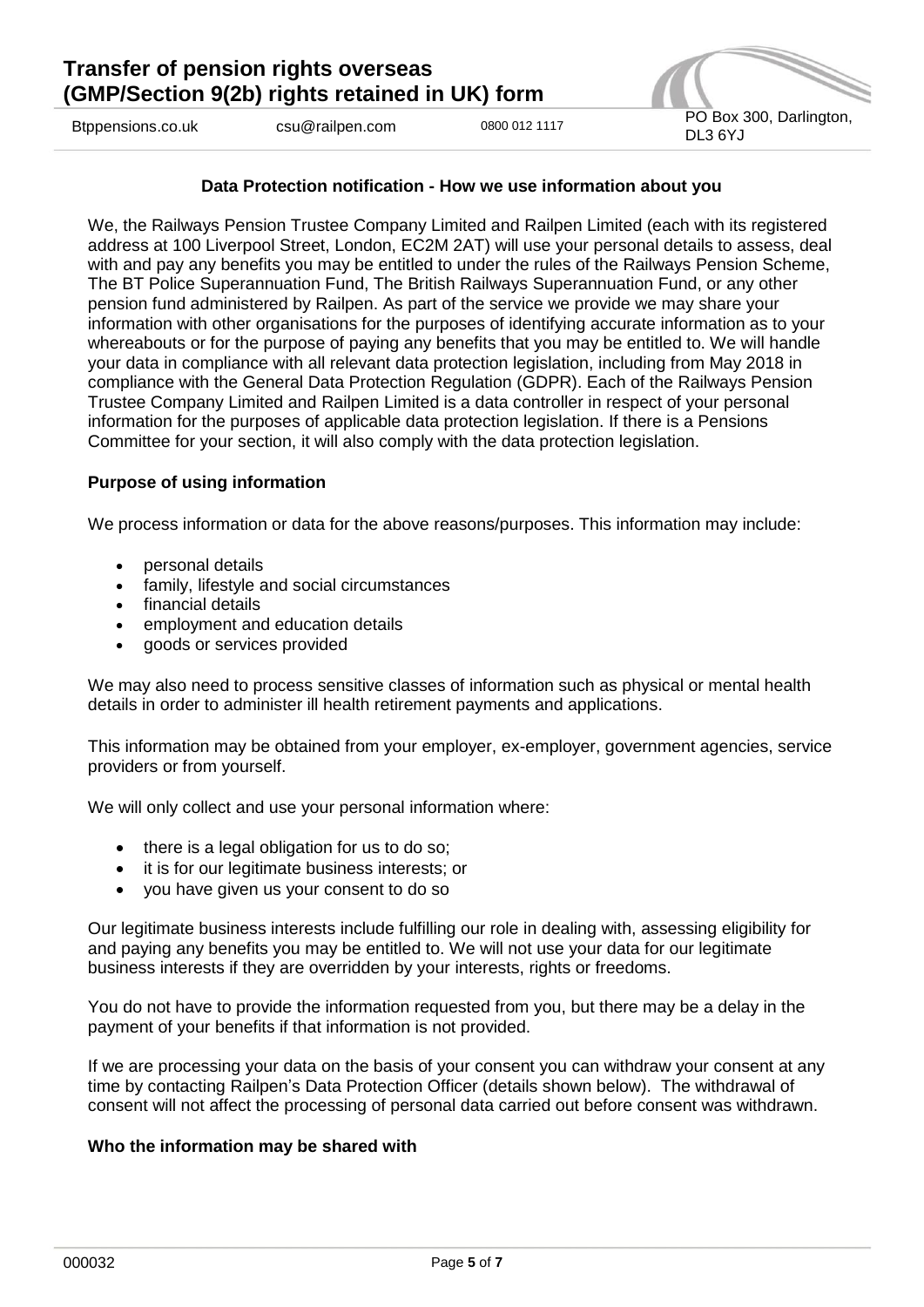

From time to time we may need to share your information with other organisations. Where this is necessary we are required to comply with all aspects of relevant data protection legislation. The types of organisations we may need to share some of your information with are:

- claimants, beneficiaries, assignees and payees
- pension schemes with which the person whose personal information we are processing has an association
- trade and business associates and professional advisers
- healthcare, social and welfare organisations
- financial organisations and advisers
- central and local government
- service providers
- ombudsmen and regulatory authorities
- suppliers
- family, associates or representatives of the person whose personal data we are processing
- tracing agencies

If you qualify for free financial counselling we will give your information to carefully selected organisation(s) with which we have arranged to provide this service. We or they may contact you by mail or telephone. If you do not wish to take advantage of this service, please notify the Data Protection Officer in writing who will forward an acknowledgement to you within 7 days.

## **Retention of Data**

One of the key principles of the relevant data protection legislation, including the GDPR, is that the personal data we store and process shall be adequate, relevant and limited to what is necessary for the purpose it was originally collected. Our standard policy is for information or data to be kept for only as long as necessary. It is then disposed of in a managed and secure way. However, as pensions are a long term saving vehicle it may be necessary to retain your personal data for the remainder of your life and any dependants' lives in order to pay you the benefits you are entitled to along with any dependant's benefits payable.

#### **Transferring data overseas**

Our core systems, data, and administration services are all carried out and stored within the UK. However, TCS an International multinational information technology service, based in India provide maintenance support. Therefore, on rare occasions it may be necessary to transfer your data overseas to TCS.

Transferring personal data outside the European Economic Area to a third country that does not have adequate data protection is prohibited unless the country has been approved by the European Commission as providing an adequate level of data protection or adequate safeguards have been put in place to ensure the security of the data. As India is currently not on the European Commission's list of countries providing adequate data protection, the Railways Pension Trustee Company Limited and Railpen Limited have taken steps to put in place appropriate and suitable safeguards. Railpen and TCS have entered into a data protection contract using standard clauses adopted by the EU Commission (so-called model clauses). These contain enforceable data subject rights and effective legal remedies for data subjects against TCS. A copy of these are available upon request at the address below.

If at any time we propose to use your personal data for any other reason than outlined above we will provide you with further details as to why and for what reason we intend to do so.